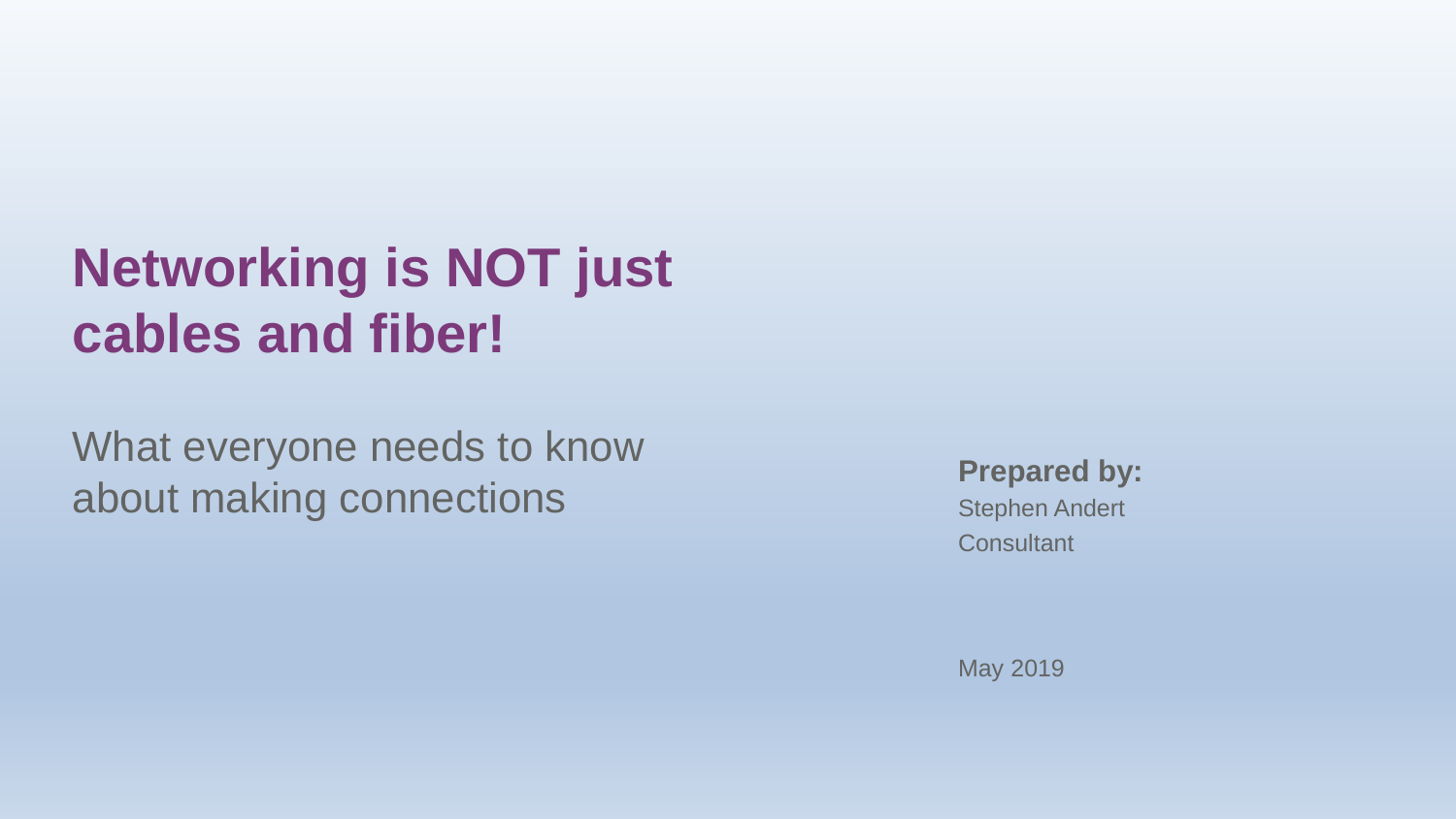### **About Me**

- Married (Christine)
- 4 sons (only 1 still at home)
- I've been working in IT for over 25 years
- DBA since 1999
- Graduate Student
- Written several books (another on the way)
- Bilingual (English/Spanish)
- World traveler (25 countries so far)
- Avid reader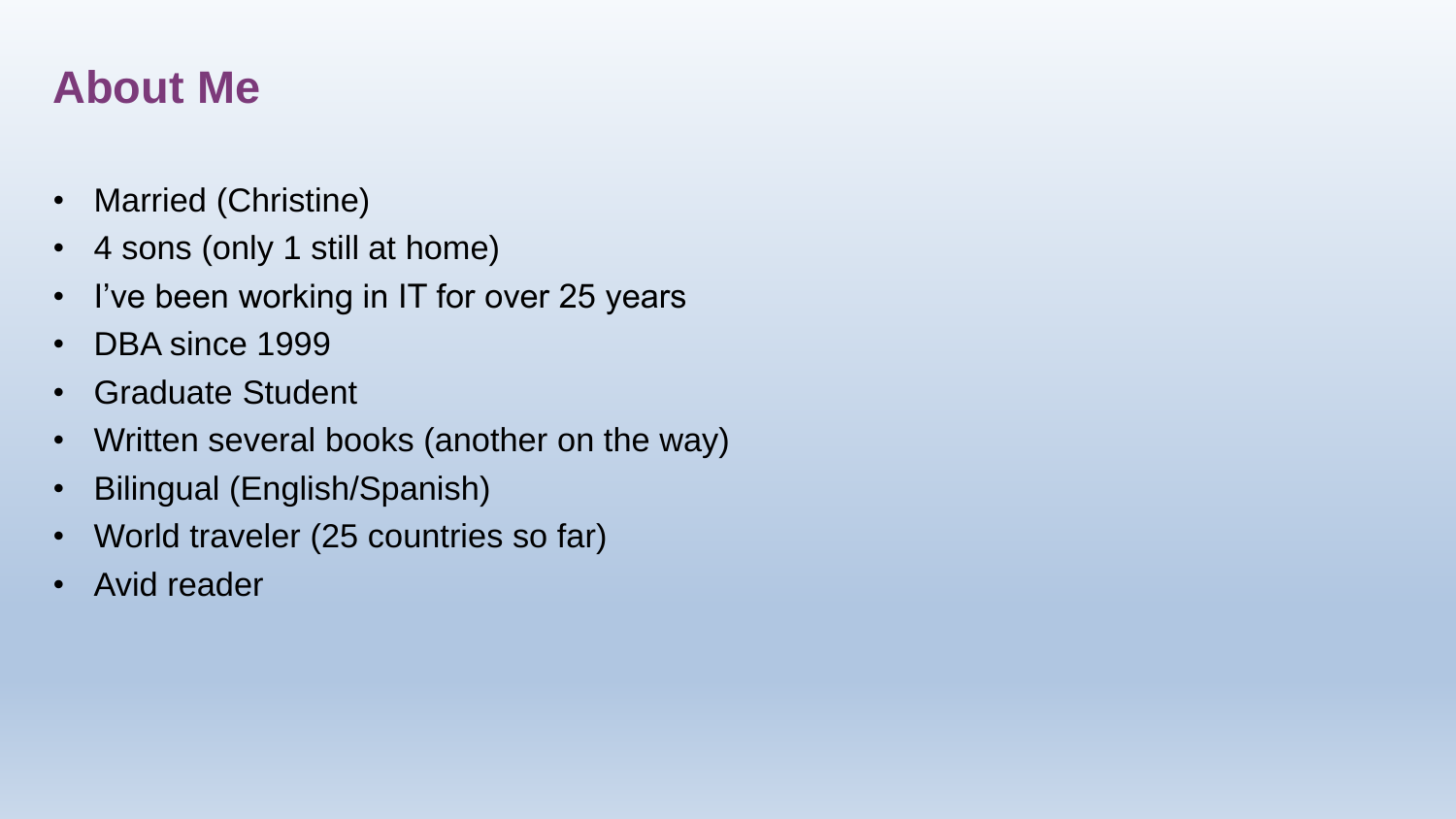## **Agenda**

- Why does networking feel like a dirty word?
- What networking is NOT
- What networking IS
- What if I don't network
- What if I do network
- Do it right
- Use tools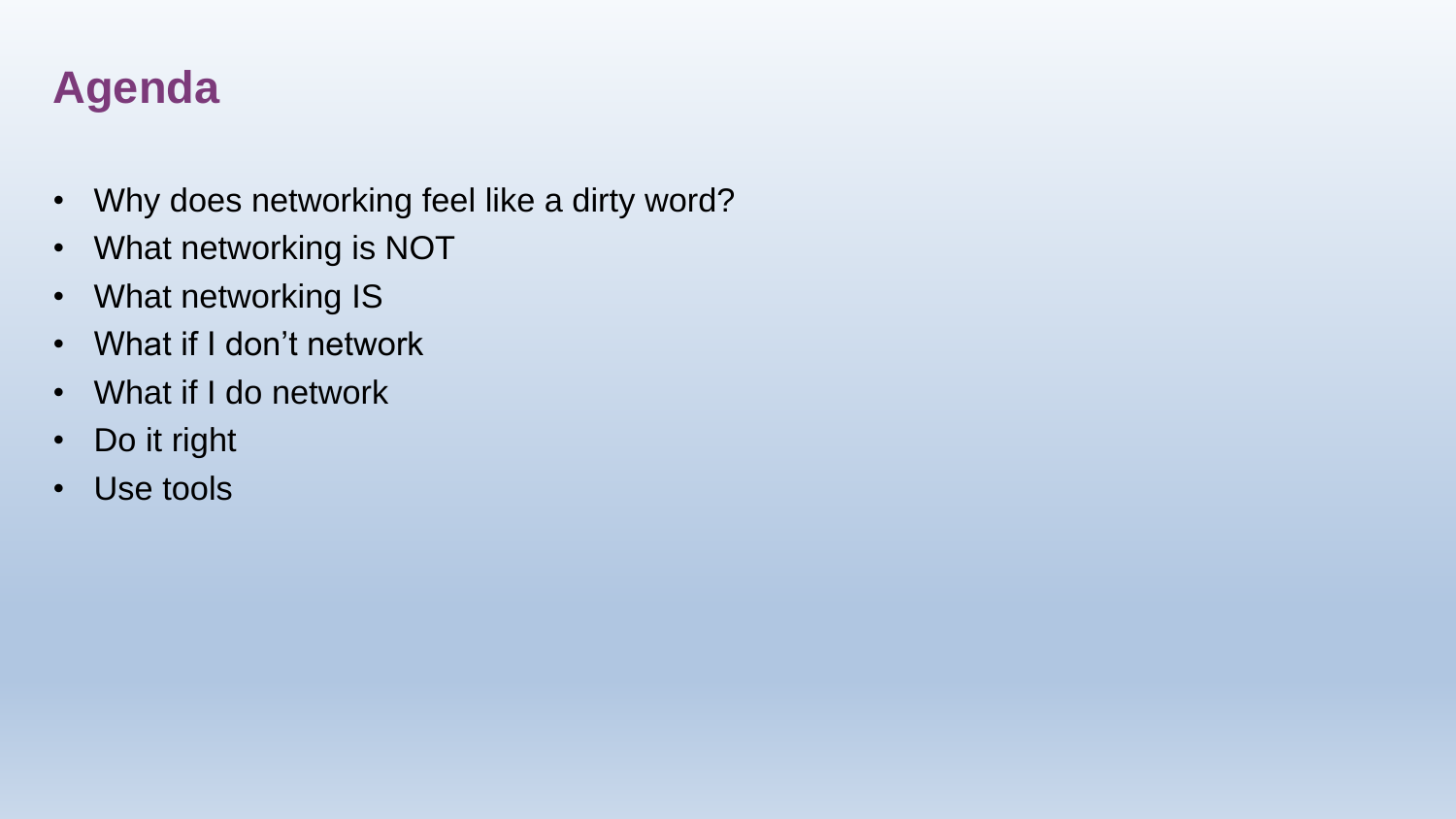**It's not WHAT you know… It's WHO you know!**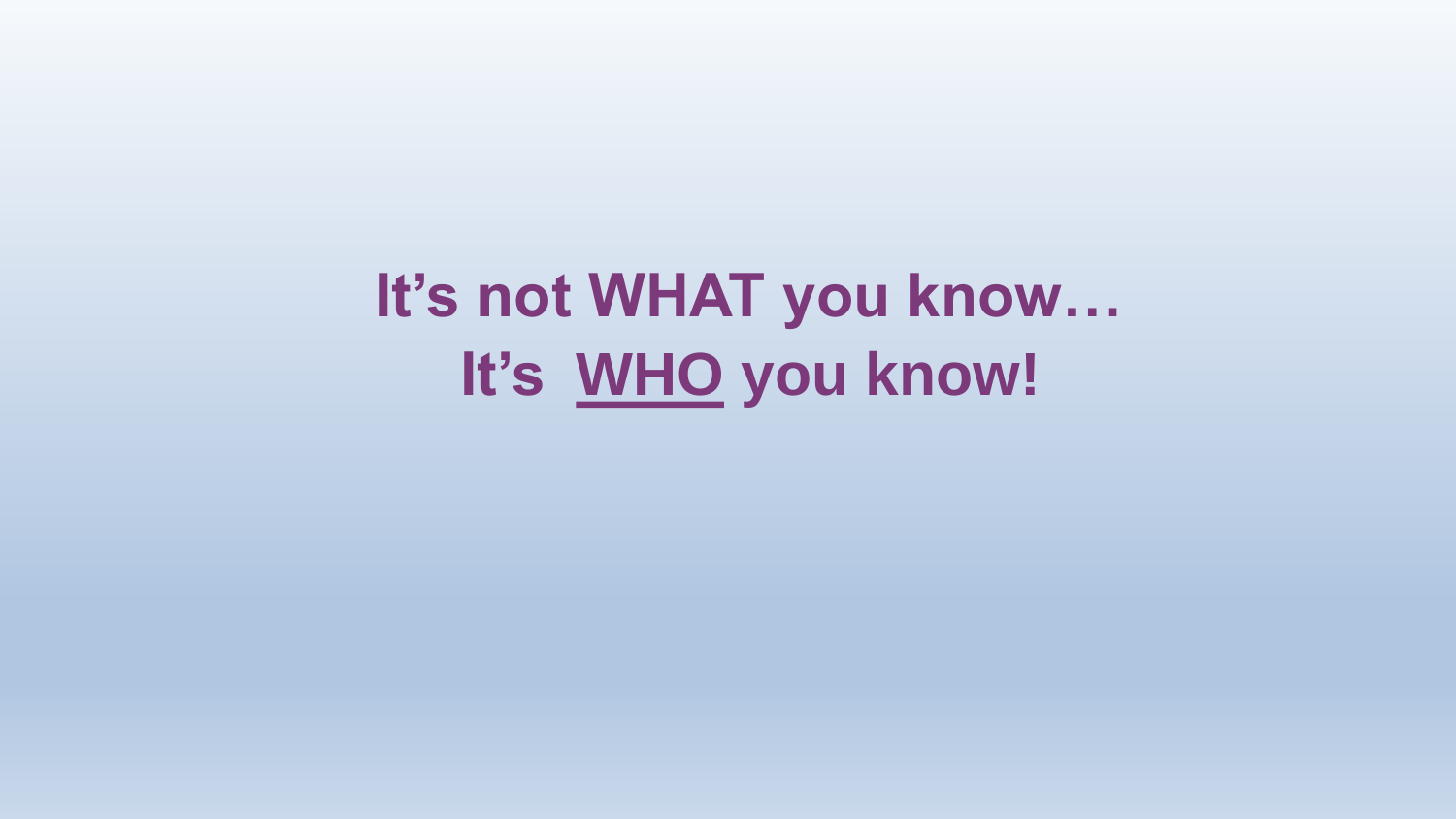#### **What comes to mind when you hear networking?**

- MLM, pushy sales programs
- Networking events
- Job fairs (speed dating)
- Sales

# The one with the biggest rolodex, WINS!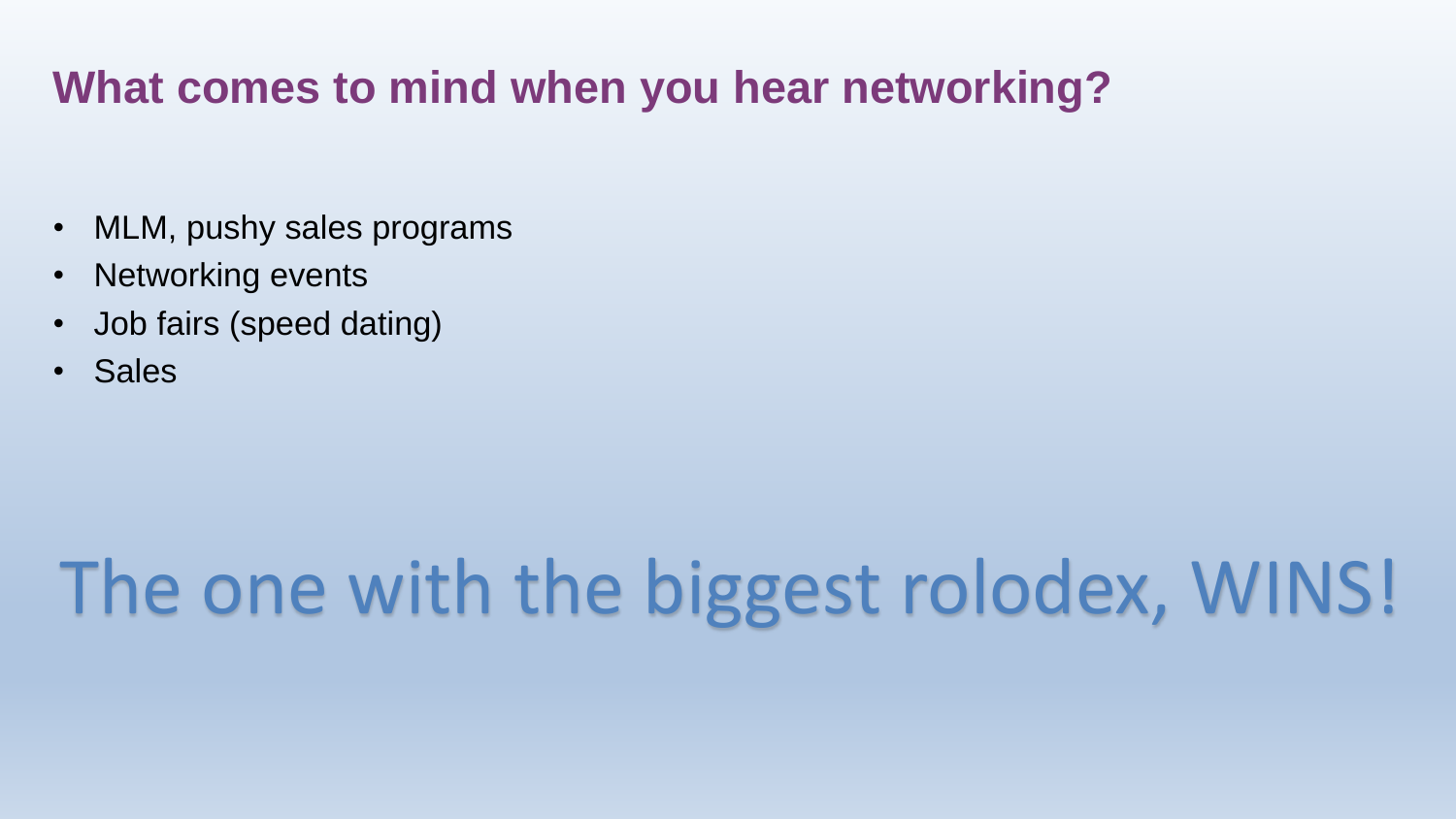

NETWORKING is the act of getting names/numbers for the purpose of expanding your sales or enhancing your career.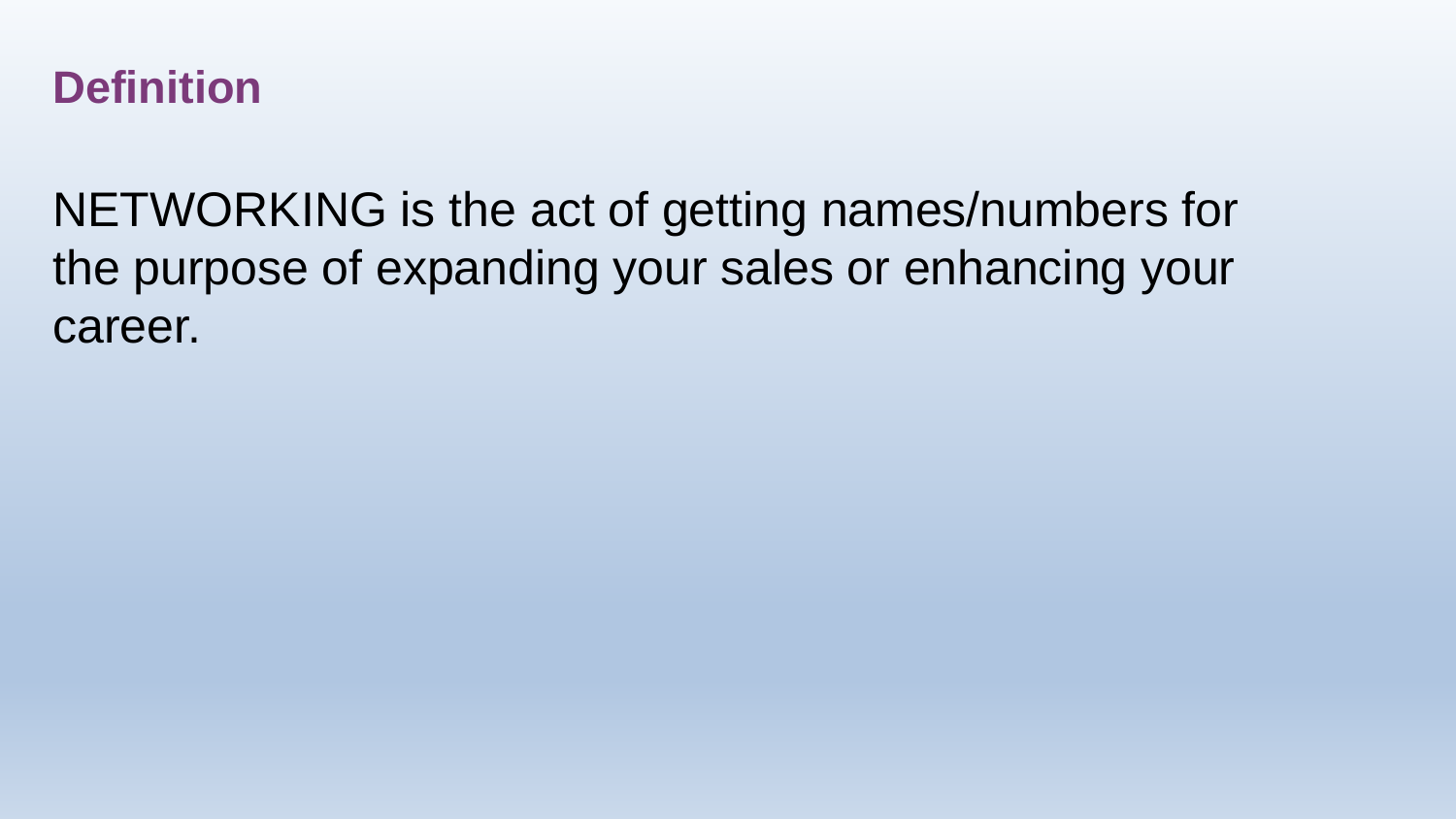## **Network(ing) is broken**



## The common understanding of NETWORKING is broken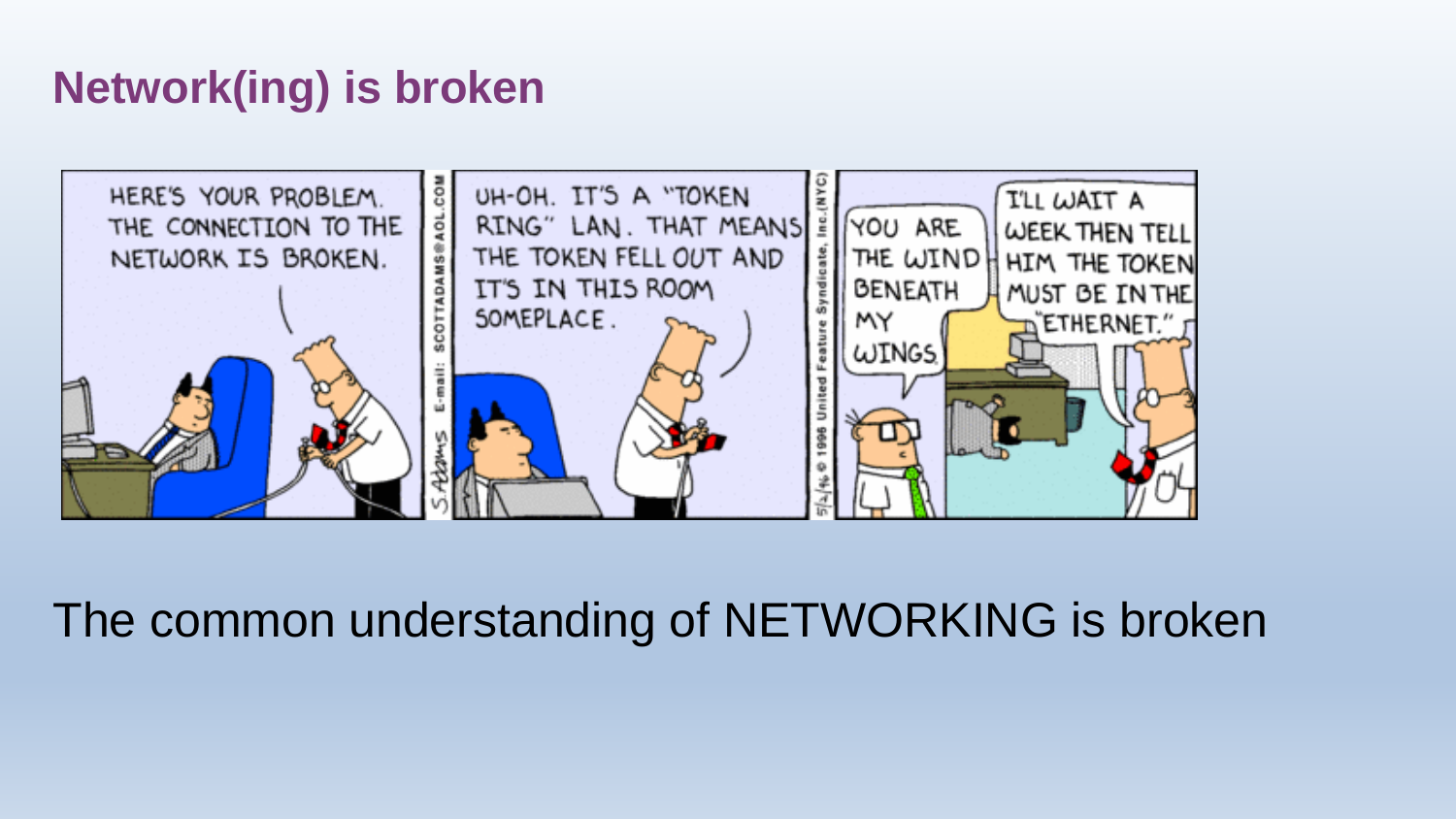## **What Is NOT Networking?**

- Gathering business cards
- Handing out your resume in bulk
- "Selling" yourself
- Emailing every email address you have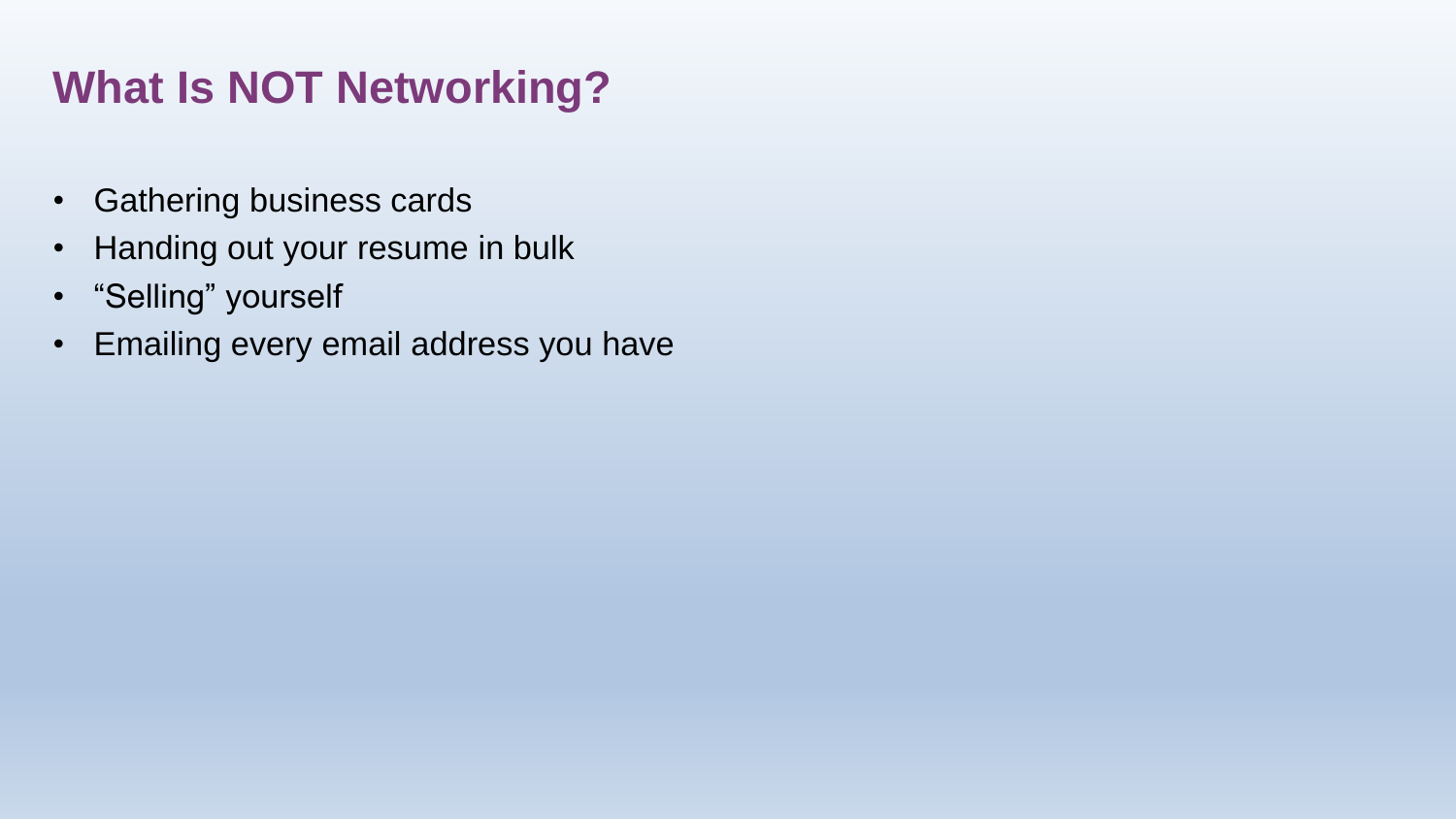## **What IS Networking?**

- Six degrees of bacon
- Connections with people
- Making friends Yes, your Facebook friends count

#### **I LOVE BACON!**



JIYINE ROCKMILL

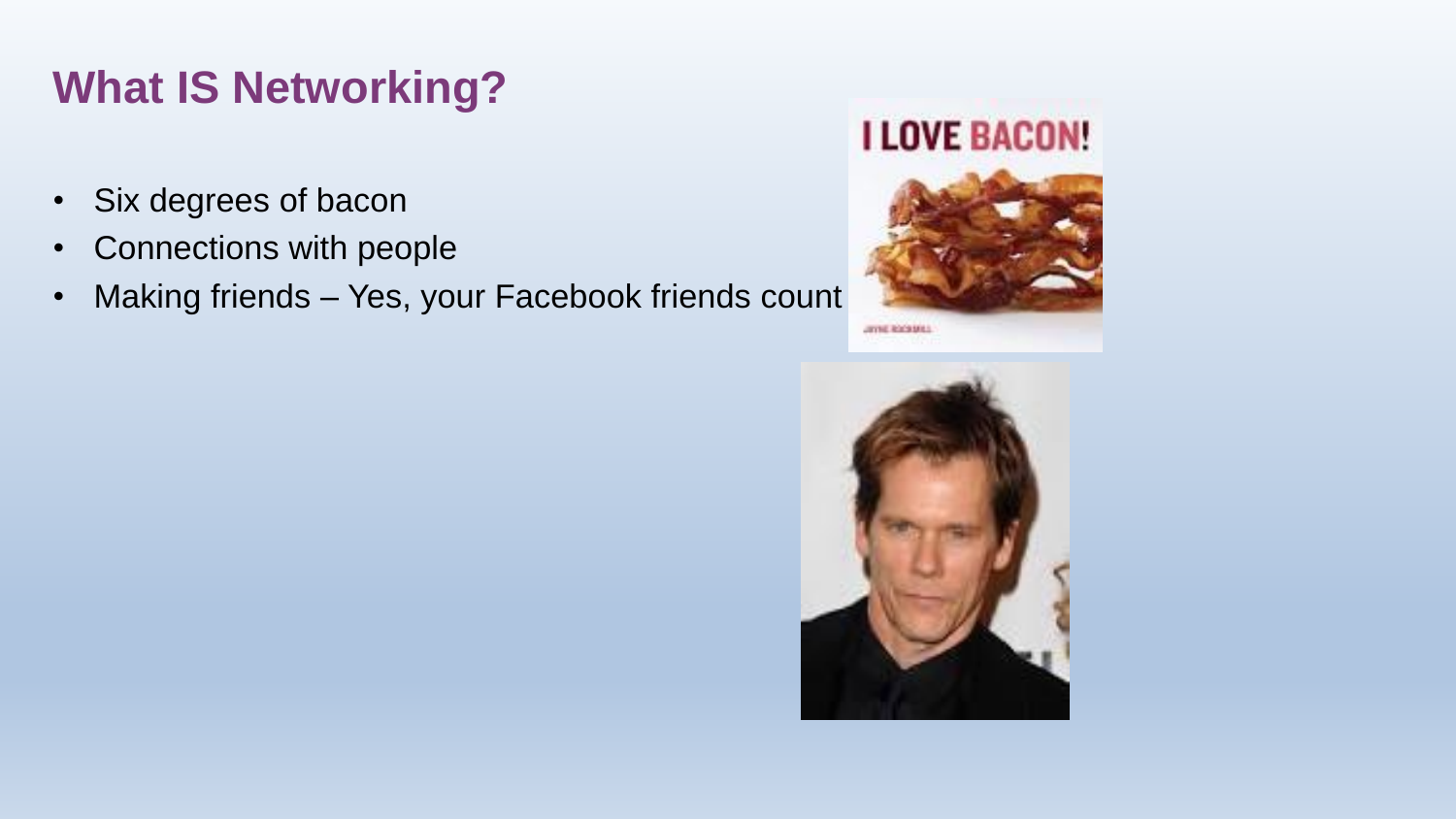NETWORKING is the act of making *connections* for the purpose of expanding your *influence*.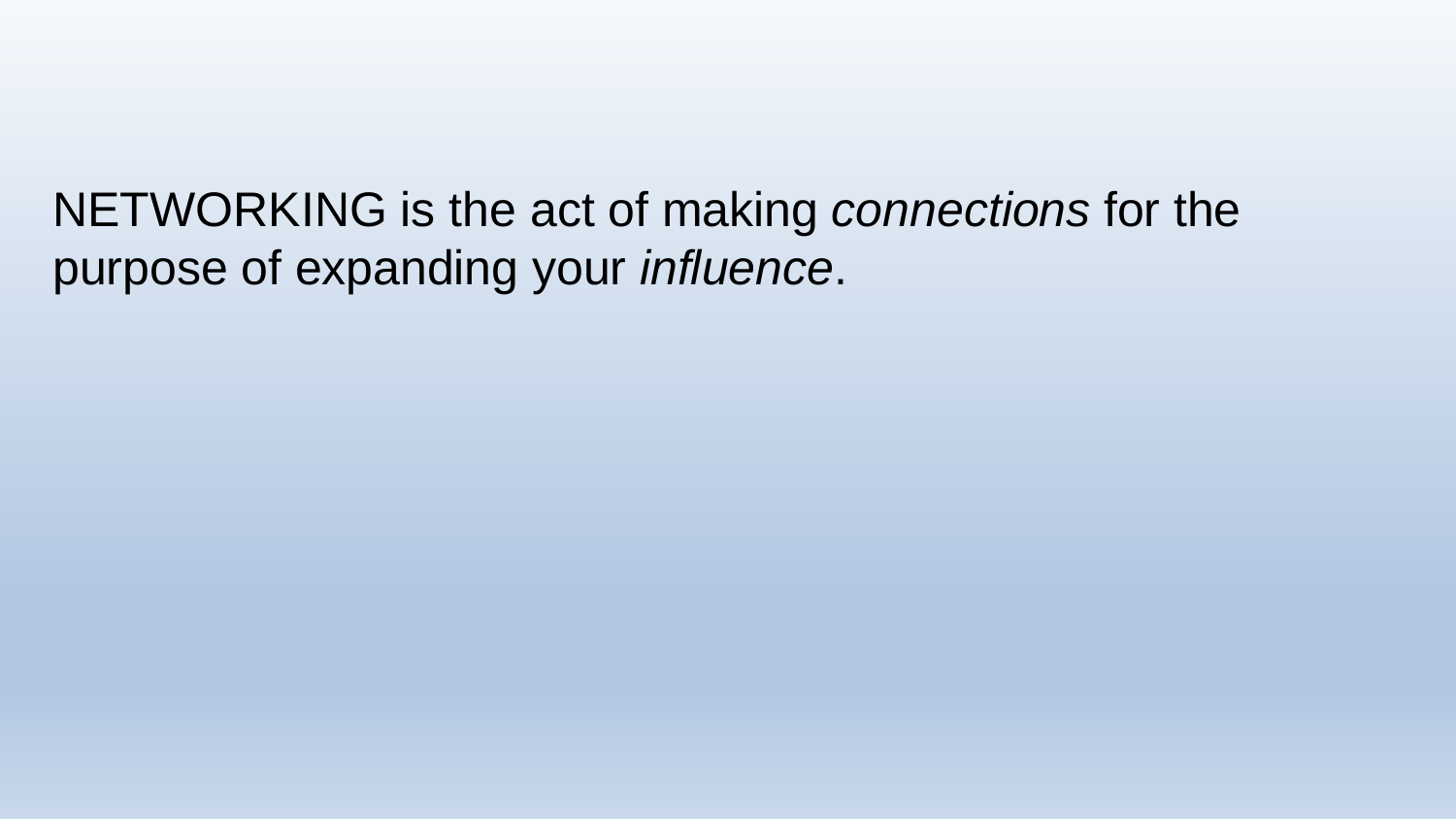## **What If We Don't Network?**

- It might be OK -- Hard work and skill
- Things might fall apart -- Layoffs and downsizings
- FOMO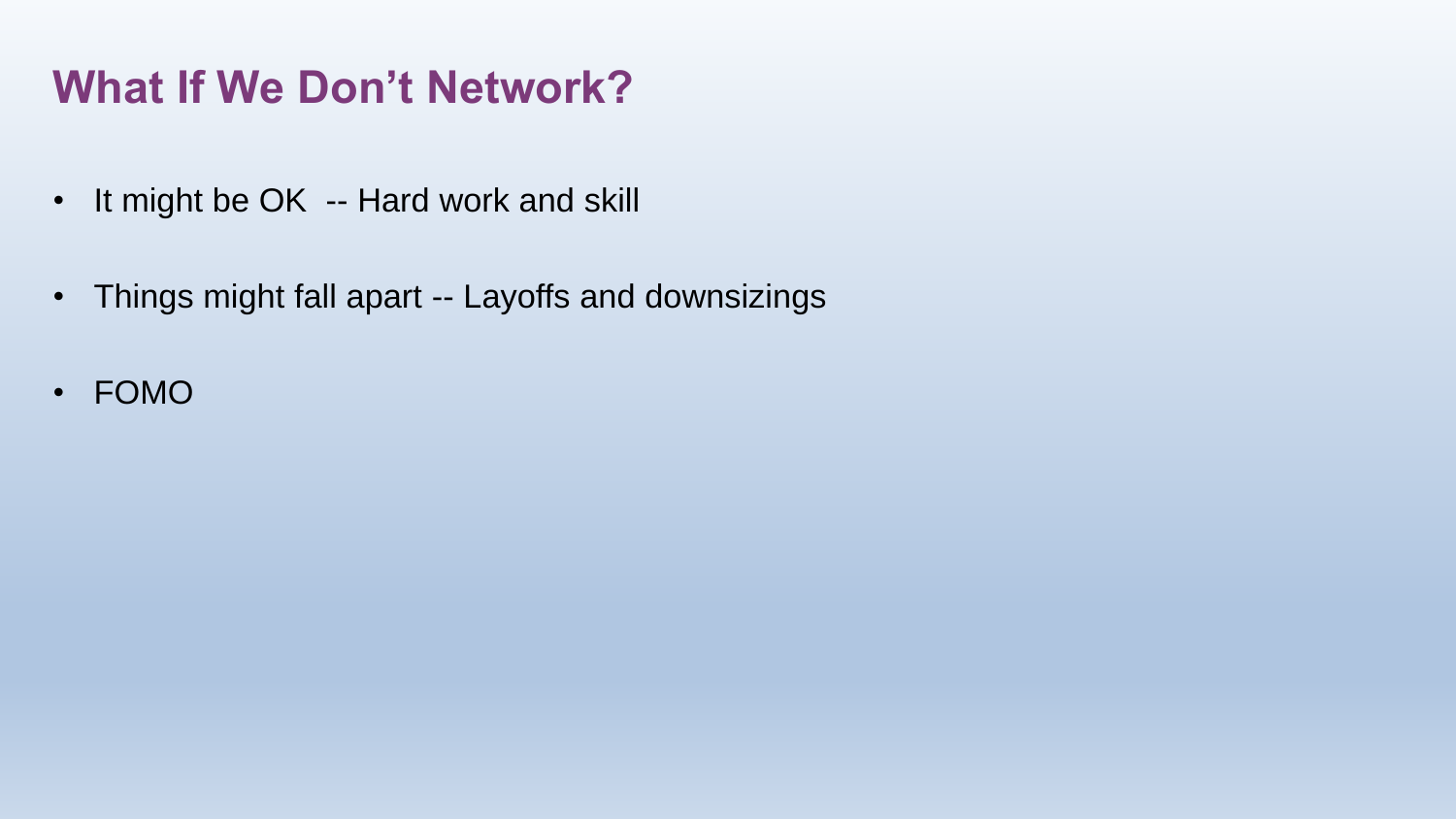#### **What If We Do Network?**

- We might find better, more fulfilling jobs
- We might find jobs for other people
- We might find employees, friends, new interests
- Solve problems, do good
- Better health and longer life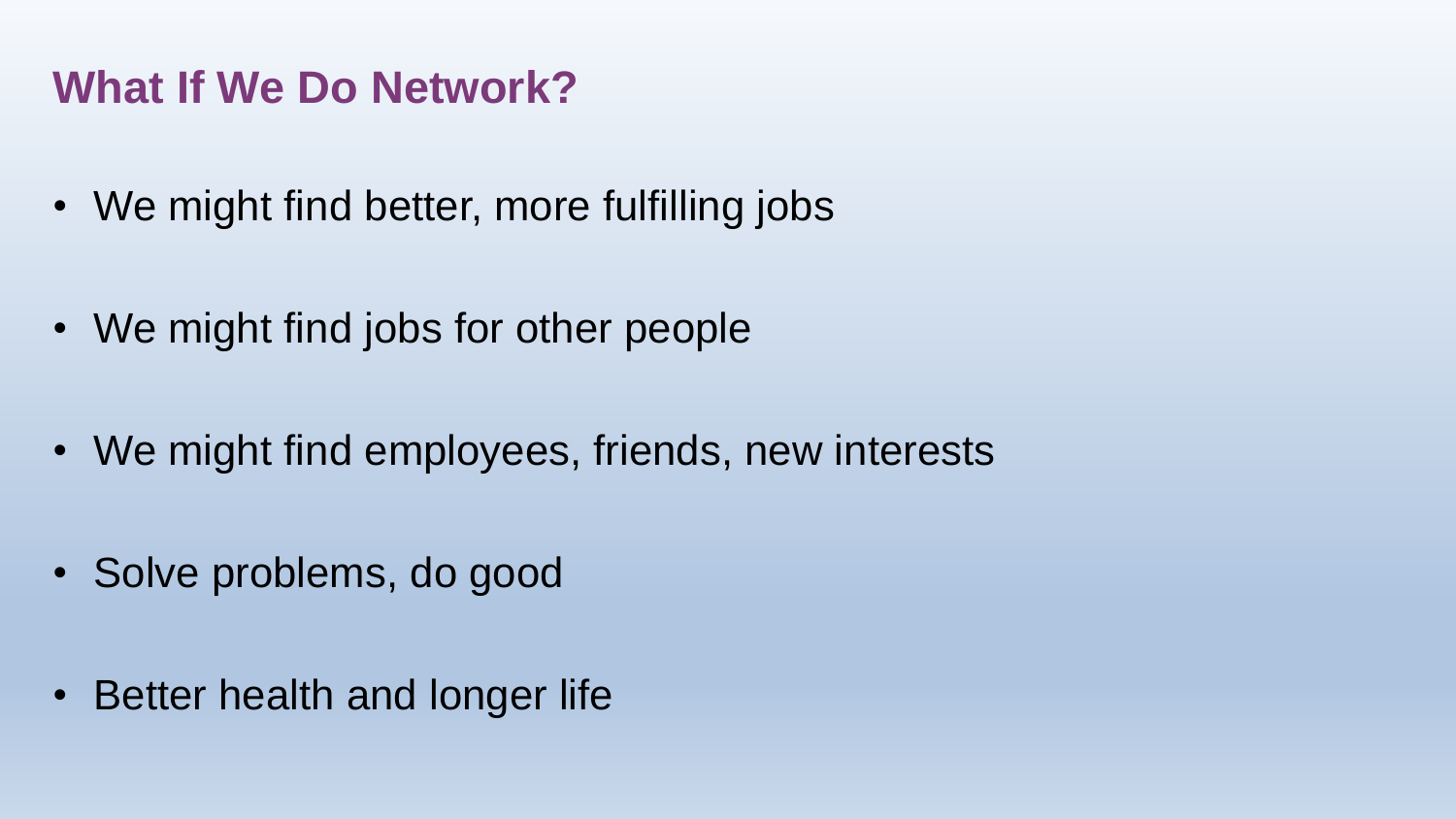## **Why Don't We Network?**

- Shyness
- Lack of confidence
- Lack of time
- Fear of rejection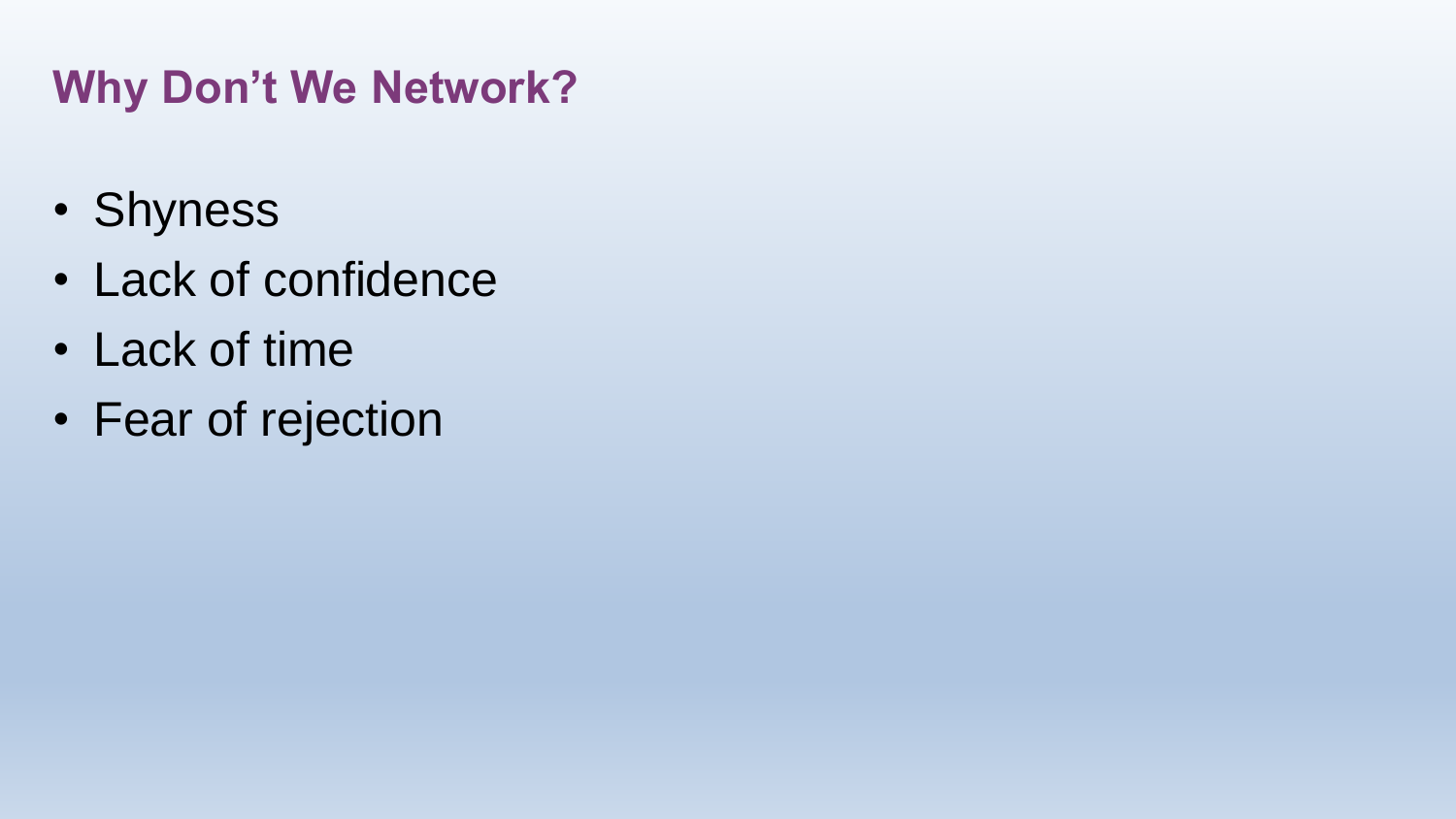## **Where Do We Network?**

- Start with your tribe
	- Tech Geeks Unite!
- LinkedIn, MeetUp, Facebook
- Alumni groups
- Join other tribes (quickly)
- Business cards
	- Grocery store parking lot
	- Gym
	- Kids football games

## That's the starting point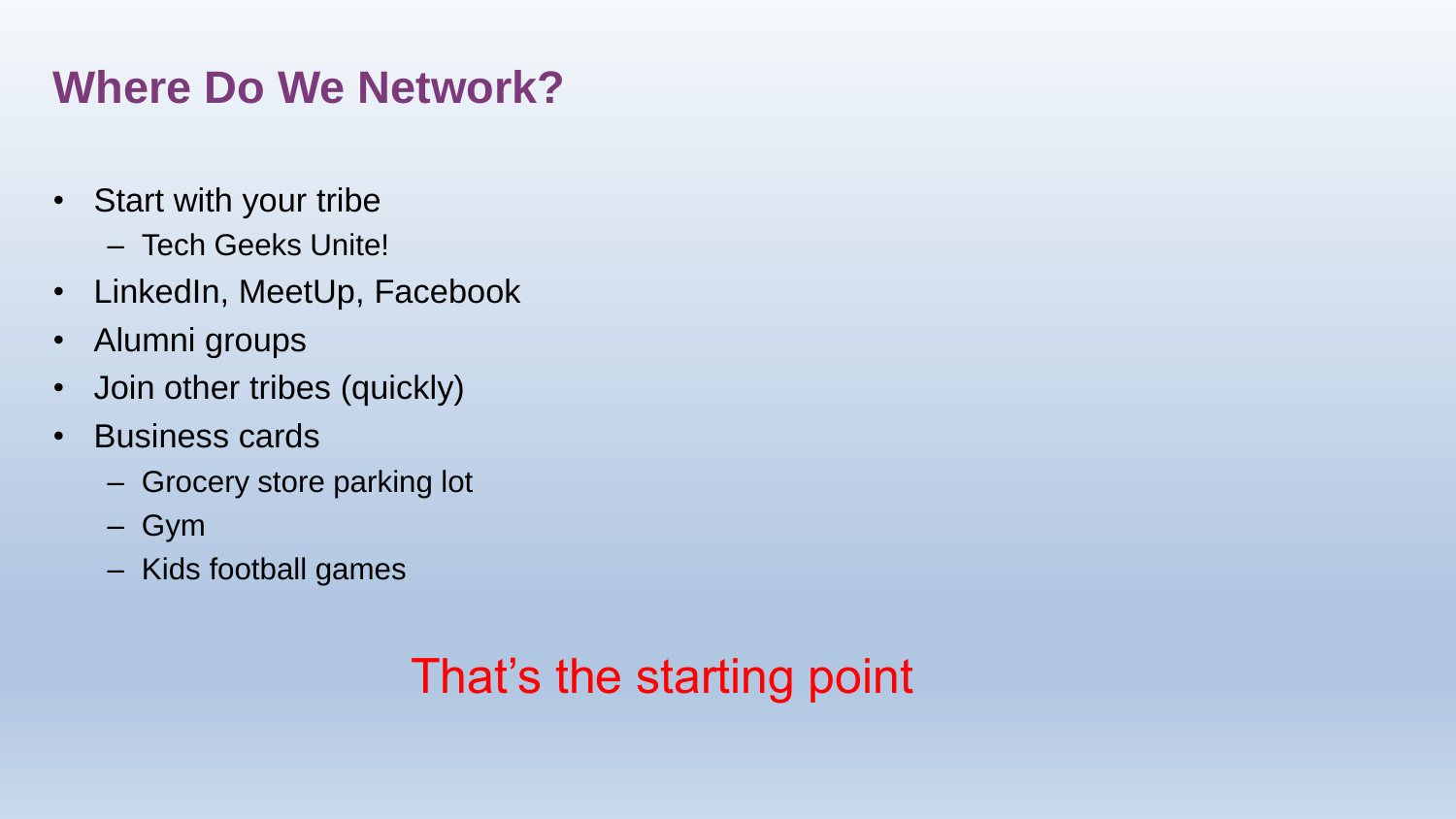#### **How Do We Network?**

- Make your goal to learn about them, not tell them about yourself
- Find areas of common interest: hobbies, sports, etc.
- Don't start with work talk!
- Find areas of uncommon interest: things you want to learn about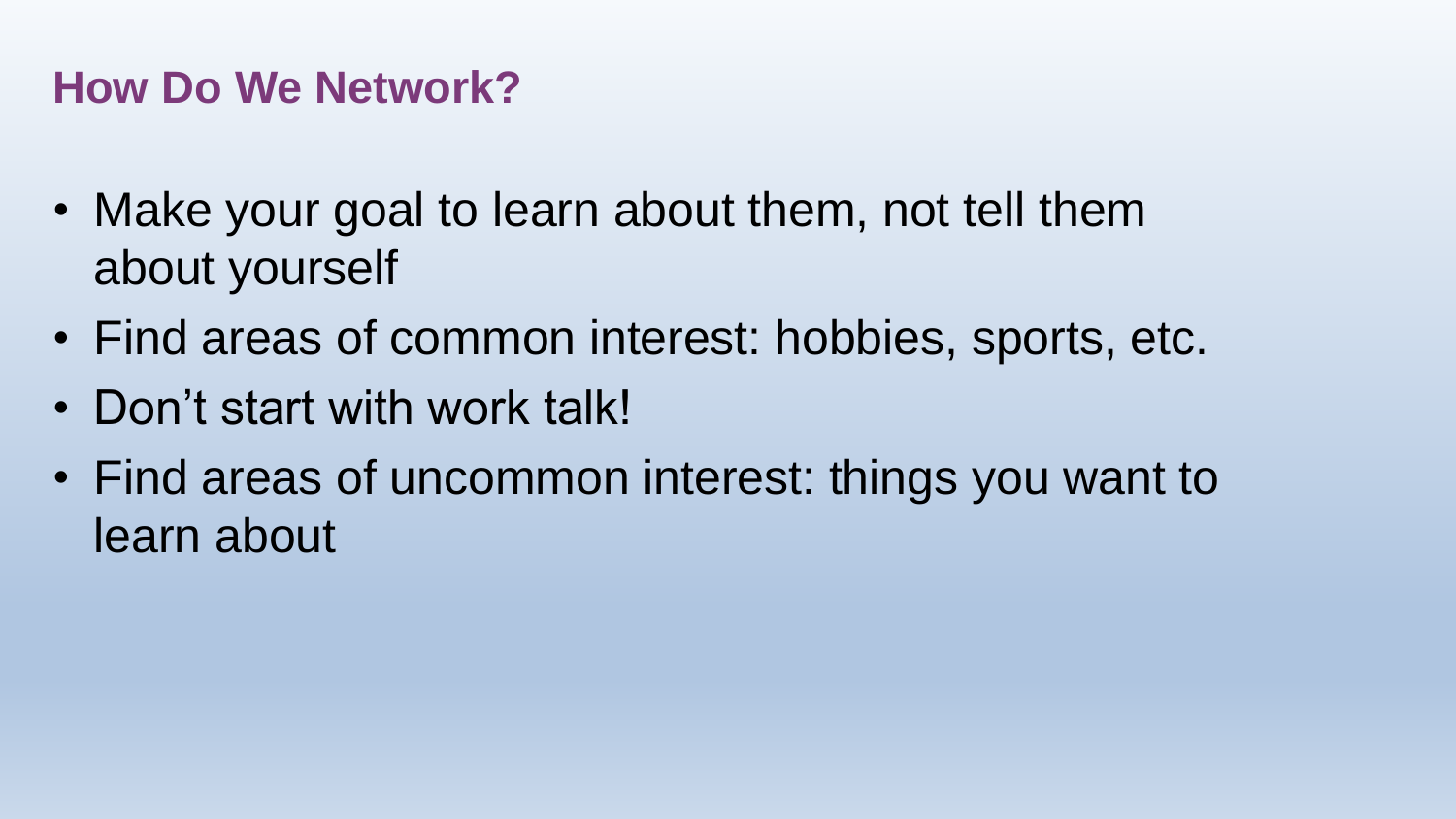## **Networking Tools**

- There's an app for that!
	- Contact managers (CRM) tools
		- ACT! <https://www.act.com/>
		- Freshsales <https://www.freshworks.com/freshsales-crm>
		- Keap [https://keap.com](https://keap.com/)
		- + many more

## Might be overkill unless you are self-employed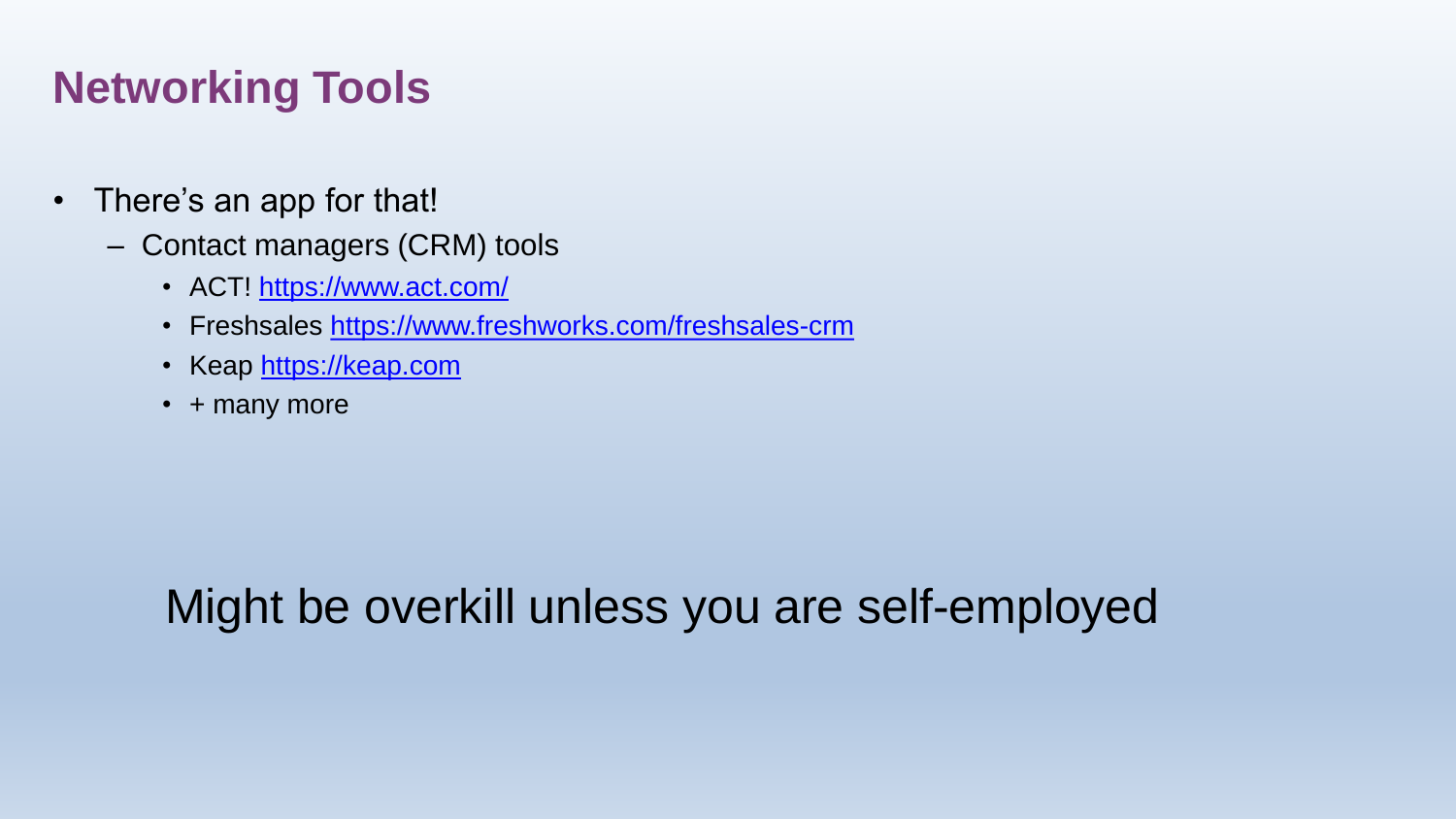## **Networking Tools**

- Home grown (we like databases right?)
	- Advantages: low cost, flexible
	- Challenges: some programming, tied to computer

| <b>Next Contact:</b><br>07/14/2018<br>04/15/2018<br><b>Last Contact:</b><br><b>Contact Manager by Stephen</b> |                                                  |                             |                       |                              |  |  |  |  |  |
|---------------------------------------------------------------------------------------------------------------|--------------------------------------------------|-----------------------------|-----------------------|------------------------------|--|--|--|--|--|
| OrganizationName<br>$\checkmark$                                                                              |                                                  |                             |                       |                              |  |  |  |  |  |
| 968                                                                                                           | ContactType:<br>Professional                     | $\checkmark$<br>New Contact | <b>Contacts Due</b>   | <b>Contacts Per</b>          |  |  |  |  |  |
| Contact: Mr<br>Robert                                                                                         | Robertson<br>Active? $\triangledown$             | <b>Print This</b>           | <b>Contacts By</b>    | <b>Month</b>                 |  |  |  |  |  |
| Title: CEO                                                                                                    | Days:<br>90 <sup>1</sup><br>Address: 123 Main St | Contact<br>$\mathsf{Ref:}$  | Name/Address          |                              |  |  |  |  |  |
| Company My Dream Company                                                                                      | <b>Events</b>                                    |                             |                       |                              |  |  |  |  |  |
| Address2: Suite 100                                                                                           | City/State/Zip: MELROSE                          | NY 12121-                   | $MM/DD$ $\rightarrow$ | What                         |  |  |  |  |  |
| Country: USA<br><b>Phones</b>                                                                                 | <b>Email Name:</b>                               | Robertson@dreams.job        |                       | 1/1/2019 Wedding anniversary |  |  |  |  |  |
| <b>Number</b><br>Type<br>$+1$<br>$\mathbf{v}$                                                                 | Other<br>w.<br>Referred By: Fred Jones           |                             | *                     |                              |  |  |  |  |  |
| 213-111-2222<br>cell                                                                                          | Note:                                            |                             |                       |                              |  |  |  |  |  |
| 212-222-3311<br>work                                                                                          | <b>Best workdays</b>                             |                             |                       |                              |  |  |  |  |  |
| *                                                                                                             |                                                  |                             |                       |                              |  |  |  |  |  |
|                                                                                                               |                                                  |                             |                       |                              |  |  |  |  |  |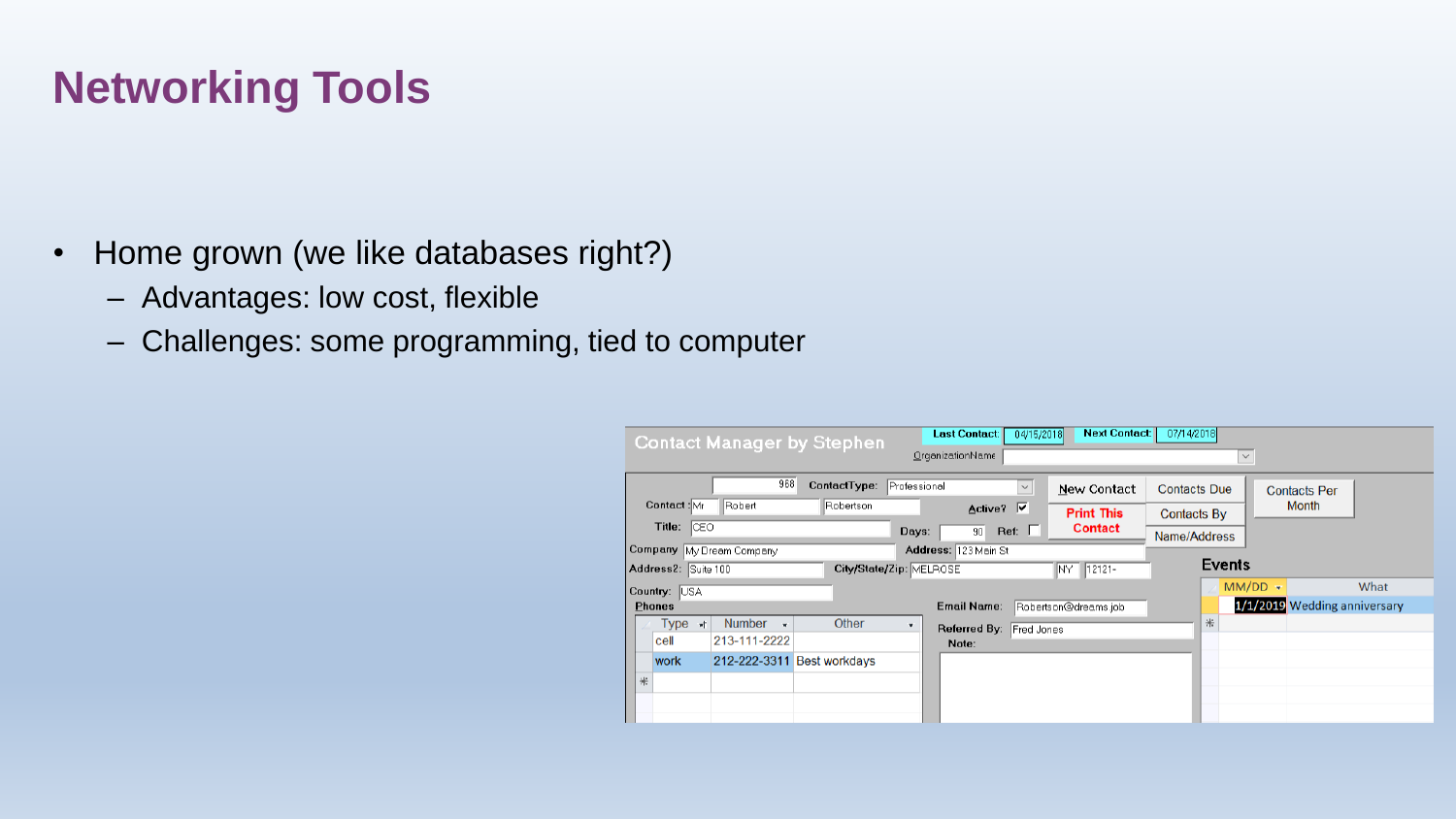## **Networking Tools**

- Go Analog!
	- Rolodex
	- 3x5 cards
	- notebook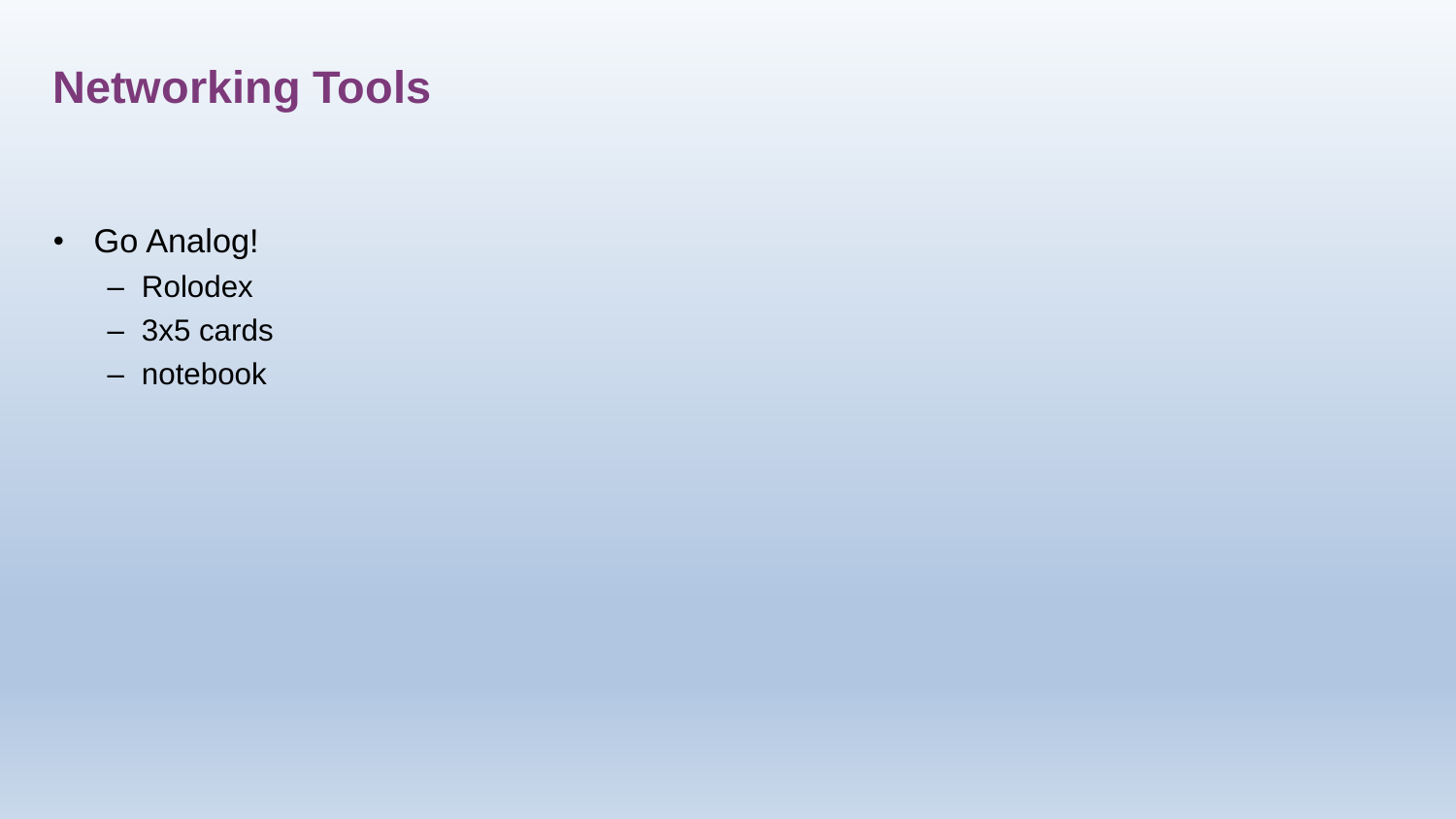## **Networking Habits**

- Podcasts
- Follow-up
- Know "The Law of Reciprocity"

| 3.5                                             | er by Stephen             | <b>Last Contact:</b><br>04/15/2018<br>OrganizationName | <b>Next Contact:</b>         | 07/14/2018<br>$\color{red}\times$ |                     |   |  |  |
|-------------------------------------------------|---------------------------|--------------------------------------------------------|------------------------------|-----------------------------------|---------------------|---|--|--|
| The Power of Connection                         | 968<br>ContactType:       | Professional<br>$\small \vee$                          | New Contact                  | <b>Contacts Due</b>               | <b>Contacts Per</b> |   |  |  |
|                                                 | Robertson                 | Active? <b>V</b>                                       | <b>Print This</b>            | <b>Contacts By</b>                | <b>Month</b>        |   |  |  |
| CEO<br>Title:                                   |                           | $\mathsf{Ref:}$<br>Days:<br>90                         | <b>Contact</b>               | Name/Address                      |                     |   |  |  |
| Company My Dream Company<br>Address2: Suite 100 | City/State/Zip: MELROSE   | Address: 123 Main St                                   | NY 12121-                    | <b>Events</b>                     |                     |   |  |  |
| Country: USA<br><b>Phones</b>                   | 긤<br>Date Range           |                                                        |                              |                                   |                     | × |  |  |
| Type +<br>cell                                  | Date for Calls Due Report |                                                        |                              |                                   |                     |   |  |  |
| <b>work</b><br>₩                                | Start Date:               |                                                        | Wednesday, February 27, 2019 | Πö                                |                     |   |  |  |
|                                                 | End Date:                 |                                                        | Wednesday, March 6, 2019     |                                   |                     |   |  |  |
|                                                 |                           | Print Report with these dates                          |                              |                                   |                     |   |  |  |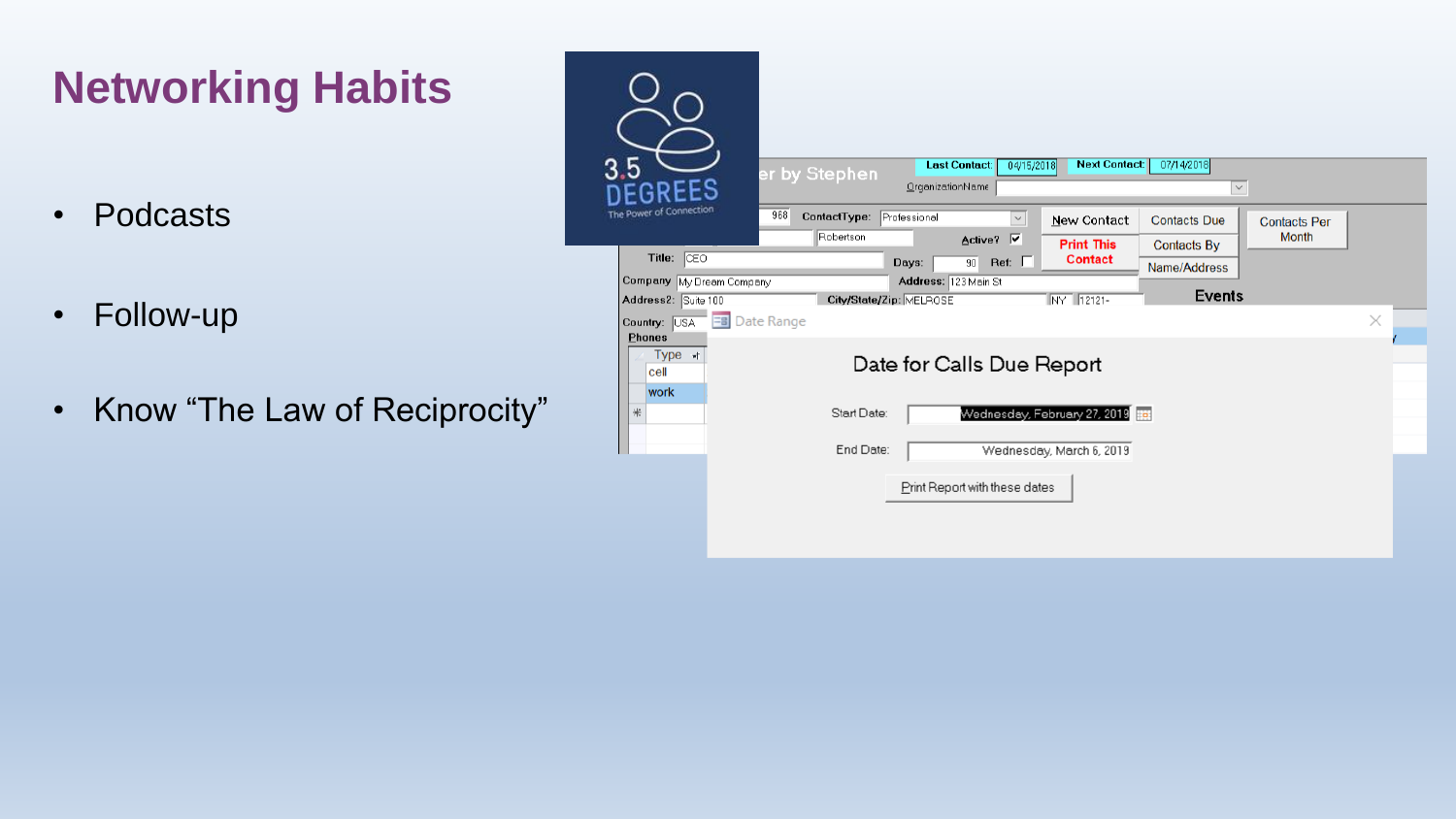#### **Commandments of Networking**

- Don't assume credentials = power
- Don't confuse visibility with credibility (even your own)
- Never say "No" for someone else
- Pass along the networking skills
- Give more than you get from your network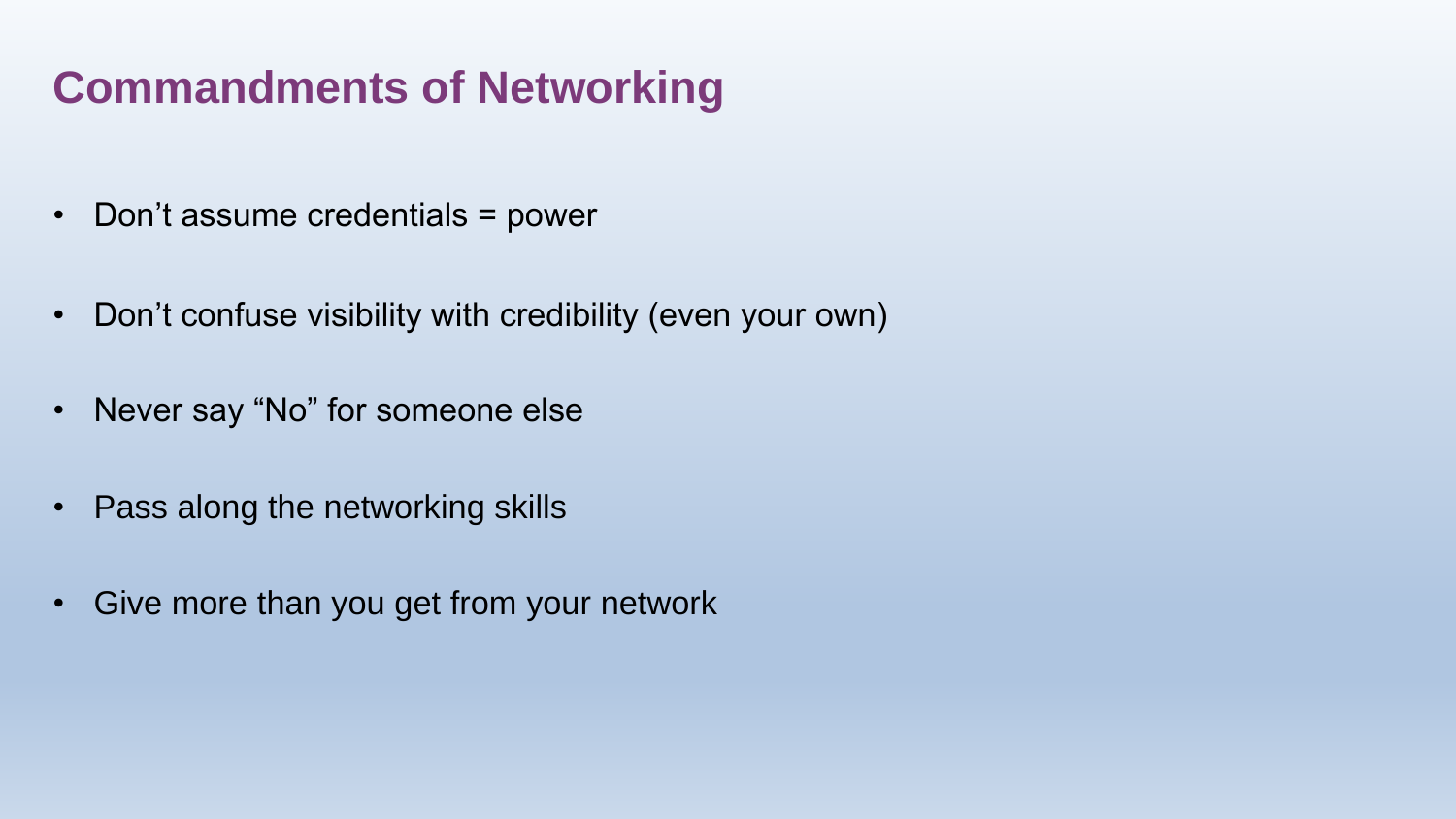## **Grow your Networking Skills**

- Set networking goals
- Take risks
- Grow your relationships with your network, not just your network
- Search for people that raise the bar in some way
- Practice talking to strangers DAILY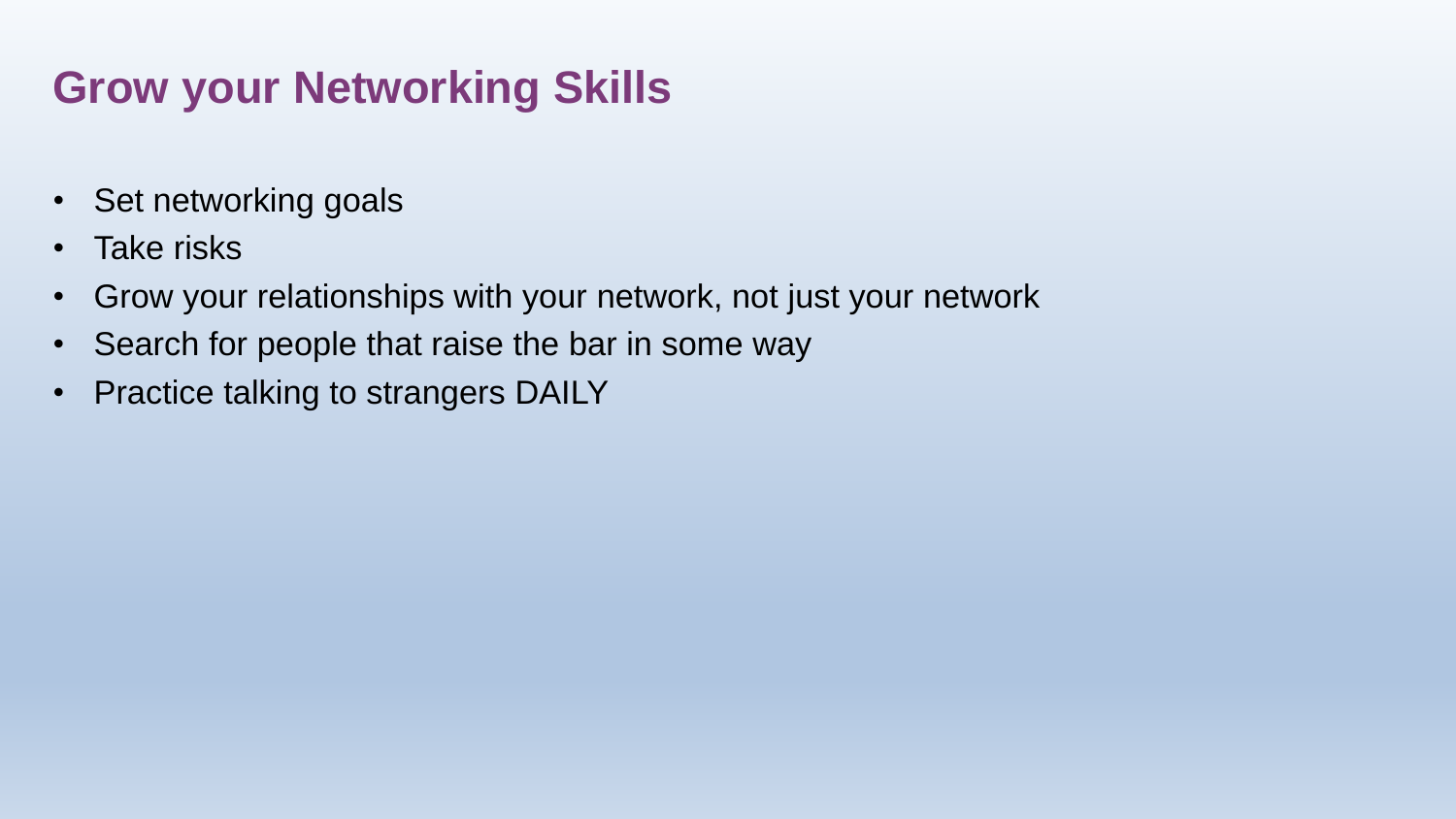#### There are no strangers here; Only friends you haven't yet met. -- William Butler Yeats

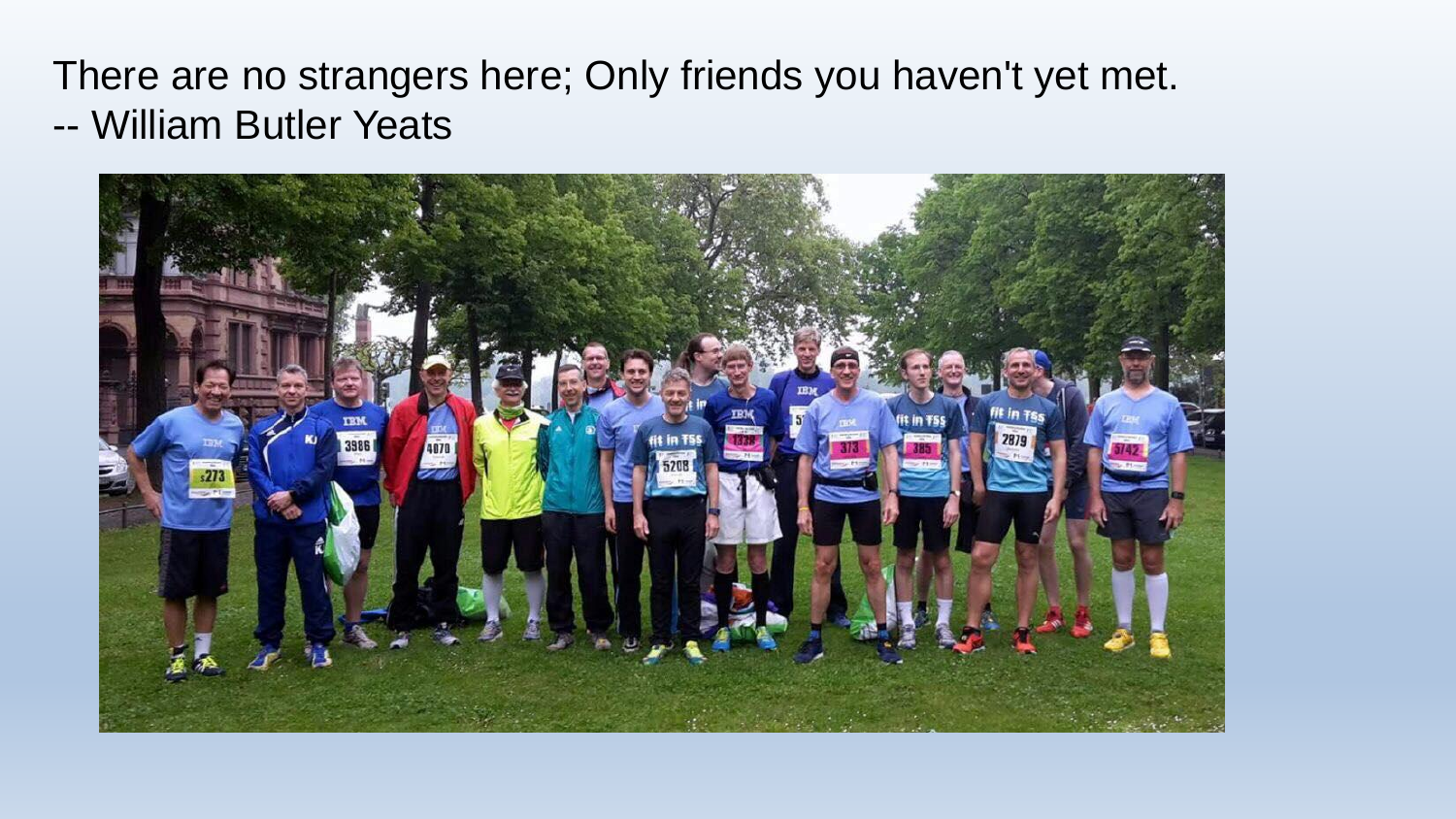## **Networking is Vital**

Your network is your net**WORTH**

Care for it

Grow it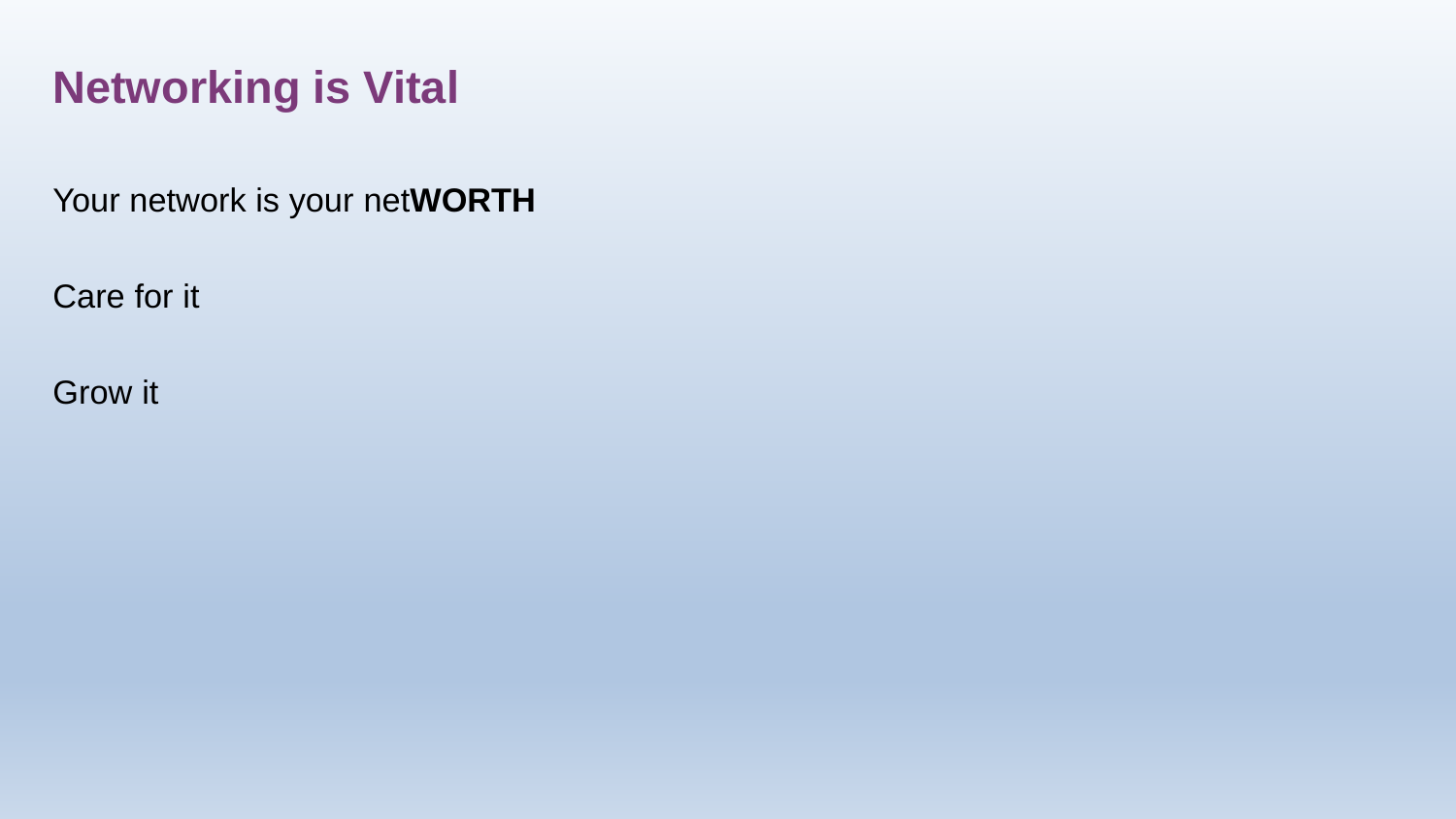NETWORKING is the act of making *connections* for the purpose of expanding your ability to *do good by building relationships*.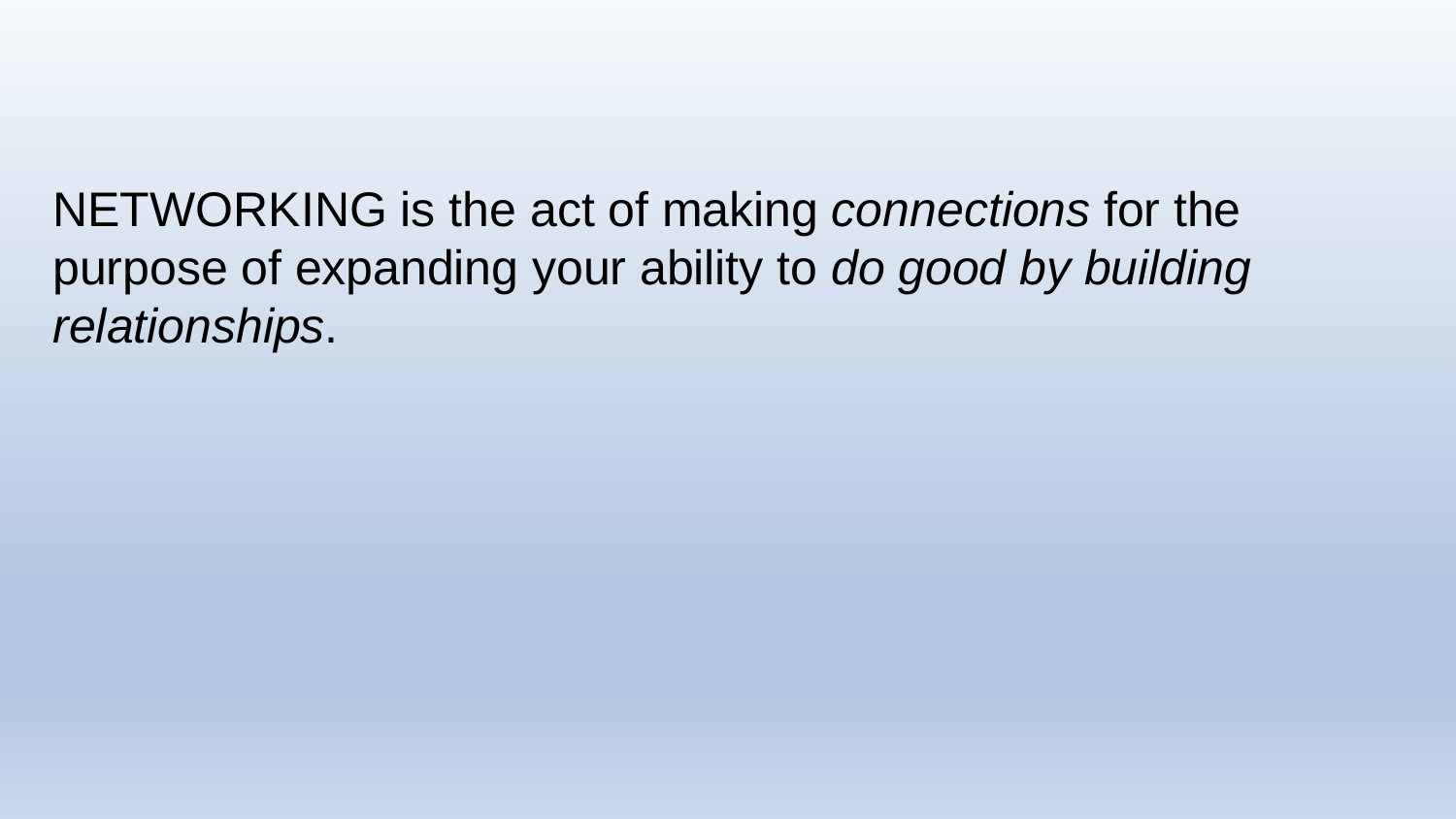#### **References**

• Dig Your Well Before You're Thirsty by Harvey Mackay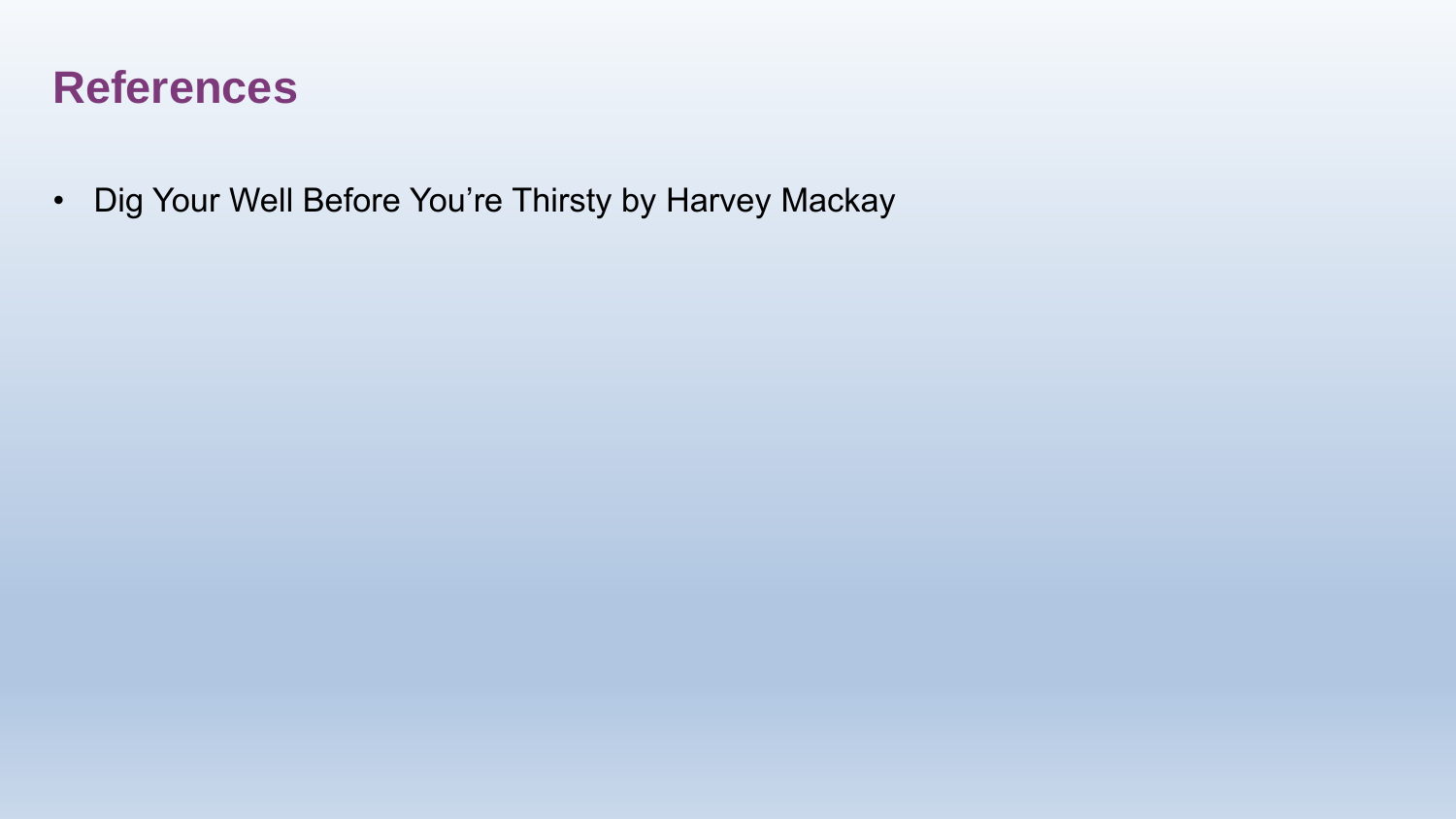#### **I would love to get to know you**

- If you would like a (blank) copy of my contact database
- If you would like a free chapter of my upcoming book on Surviving Business **Travel**
- Please leave me your email address and check database and/or chapter
- I would like to turn this db into an app. Does anyone know someone that could help?